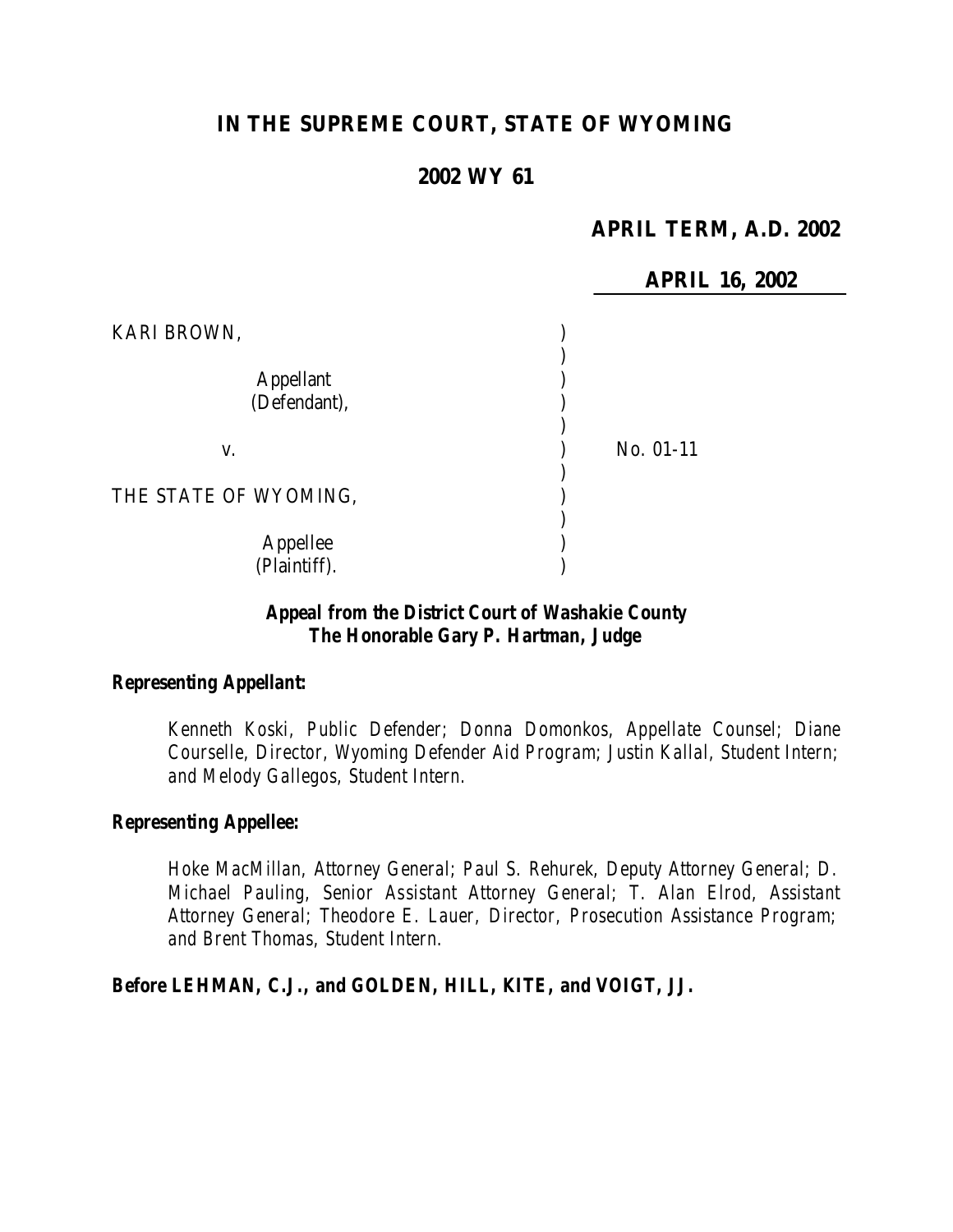## **VOIGT, Justice.**

[¶1] The appellant, Kari Brown, was charged with felony larceny, conspiracy to commit felony larceny, and felony taking or disposing of property. She appeals only the convictions for felony larceny and conspiracy to commit felony larceny. Finding plain error in the district court's failure to instruct the jury as to its duties under the aggregation statute, Wyo. Stat. Ann. § 6-3-410 (LexisNexis 2001), we reverse both convictions and remand for a new trial.

#### **ISSUES**

- [¶2] The appellant has raised the following issues in this appeal:
	- I. Did the trial court commit plain error when it failed to instruct the jury on the law of aggregation and what constitutes a common scheme for the purposes of determining the value of property in a trial for felony larceny and conspiracy to commit felony larceny?
	- II. Did the Prosecutor's closing argument misstate the law and increase the odds of the jury improperly aggregating the values of the property when the prosecutor suggested that the jury could arbitrarily aggregate the value of any property it saw fit?
	- III. Did the State fail to prove every element of the crime as charged in counts I and II beyond a reasonable doubt, therefore, requiring Ms. Brown's conviction to be overturned on sufficiency of the evidence grounds?

The State's statement of the issues is similar:

- I. Was the jury properly instructed on the elements of the crimes of larceny and conspiracy to commit larceny, including the respective property values it must find for the crimes to constitute felonies?
- II. Did the State commit plain error in closing argument?
- III. Was the evidence sufficient to permit the jury to find appellant guilty of larceny of property of the value of \$500.00 or more, and of conspiracy to commit larceny of property of the value of \$500.00 or more?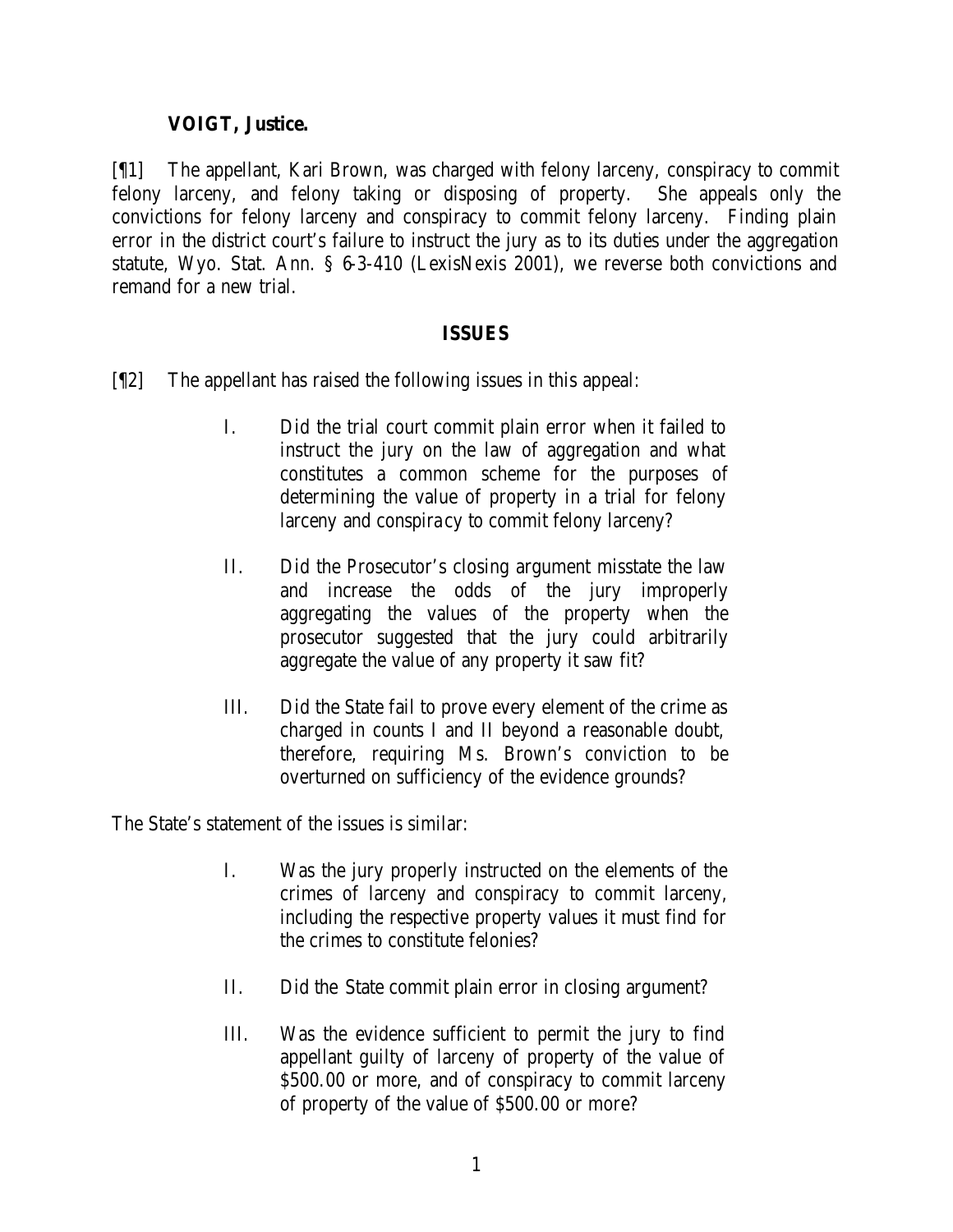#### **FACTS**

[¶3] The appellant was charged with stealing property valued over \$500.00 and conspiracy to steal property valued over \$500.00, between March 1, 2000, and May 12, 2000. The theory of the State's case, and the State's evidence at trial, was that the appellant and several acquaintances, including store clerks, agreed to remove property from the Pamida store in Worland without paying for that property. Execution of a search warrant at the appellant's residence later turned up numerous items identified as having been stolen from Pamida.

#### **RELEVANT STATUTES**

[¶4] Larceny is defined in Wyo. Stat. Ann. § 6-3-402(a) (LexisNexis 2001):

A person who steals, takes and carries, leads or drives away property of another with intent to deprive the owner or lawful possessor is guilty of larceny.

The gradations of the crime of larceny, for punishment purposes, are found in subsection (c) of the same statute:

Except as provided by subsection (e) of this section, larceny is:

(i) A felony punishable by imprisonment for not more than ten (10) years, a fine of not more than ten thousand dollars (\$10,000.00), or both, if the value of the property is five hundred dollars (\$500.00) or more; or

\* \* \*

(iii) A misdemeanor punishable by imprisonment for not more than six (6) months, a fine of not more than seven hundred fifty dollars (\$750.00), or both, if the value of the property is less than five hundred dollars (\$500.00).

Wyo. Stat. Ann. § 6-3-402(c).

[¶5] Clearly, the difference between felony larceny and misdemeanor larceny is the value of the property stolen—if \$500.00 or more, it is a felony; if less than \$500.00, it is a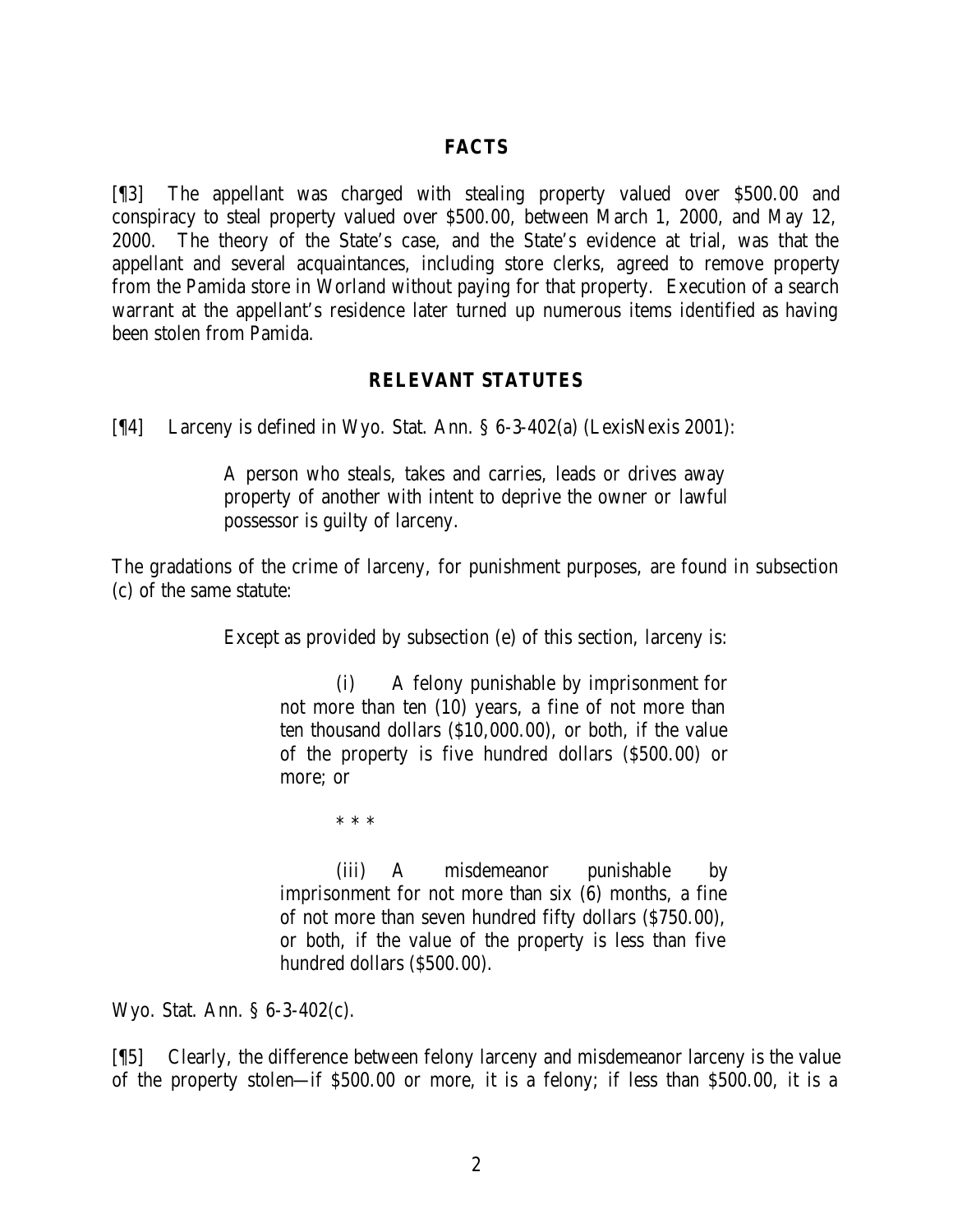misdemeanor. In determining the value of stolen property, Wyo. Stat. Ann. § 6-3-410 applies:

> The amount of property involved in violations of W.S. 6-3-402 through 6-3-404 and 6-3-406 through 6-3-408 *committed pursuant to a common scheme or the same transaction*, whether the property is taken from the same person or different persons, may be aggregated in determining the value of the property.

(Emphasis added.)

[¶6] The crime of conspiracy is defined in Wyo. Stat. Ann. § 6-1-303(a) (LexisNexis 2001):

> A person is guilty of conspiracy to commit a crime if he agrees with one (1) or more persons that they or one (1) or more of them will commit a crime and one (1) or more of them does an overt act to effect the objective of the agreement.

Pursuant to Wyo. Stat. Ann. § 6-1-304 (LexisNexis 2001), the gradations of conspiracy for punishment purposes are the same as the underlying crime:

> The penalty for attempt, solicitation or conspiracy is the same as the penalty for the most serious crime which is attempted, solicited or is an object of the conspiracy . . ..

# **DISCUSSION**

[¶7] On October 13, 2000, the State filed its proposed jury instructions, along with a proposed verdict form. Seventeen jury instructions were listed, including several defining statutory terms and elements. No jury instruction based on the aggregation concept of Wyo. Stat. Ann. § 6-3-410 was included. There is nothing in the record to indicate that the appellant filed any proposed jury instructions. The only indication that a jury instruction conference took place is the following comment by the district court after the evidence was closed:

> We're going to take a short recess and counsel and I are going to decide upon the instructions to give you. That shouldn't take but a few minutes, and so we'll ask that the Bailiff conduct you to [the] jury room.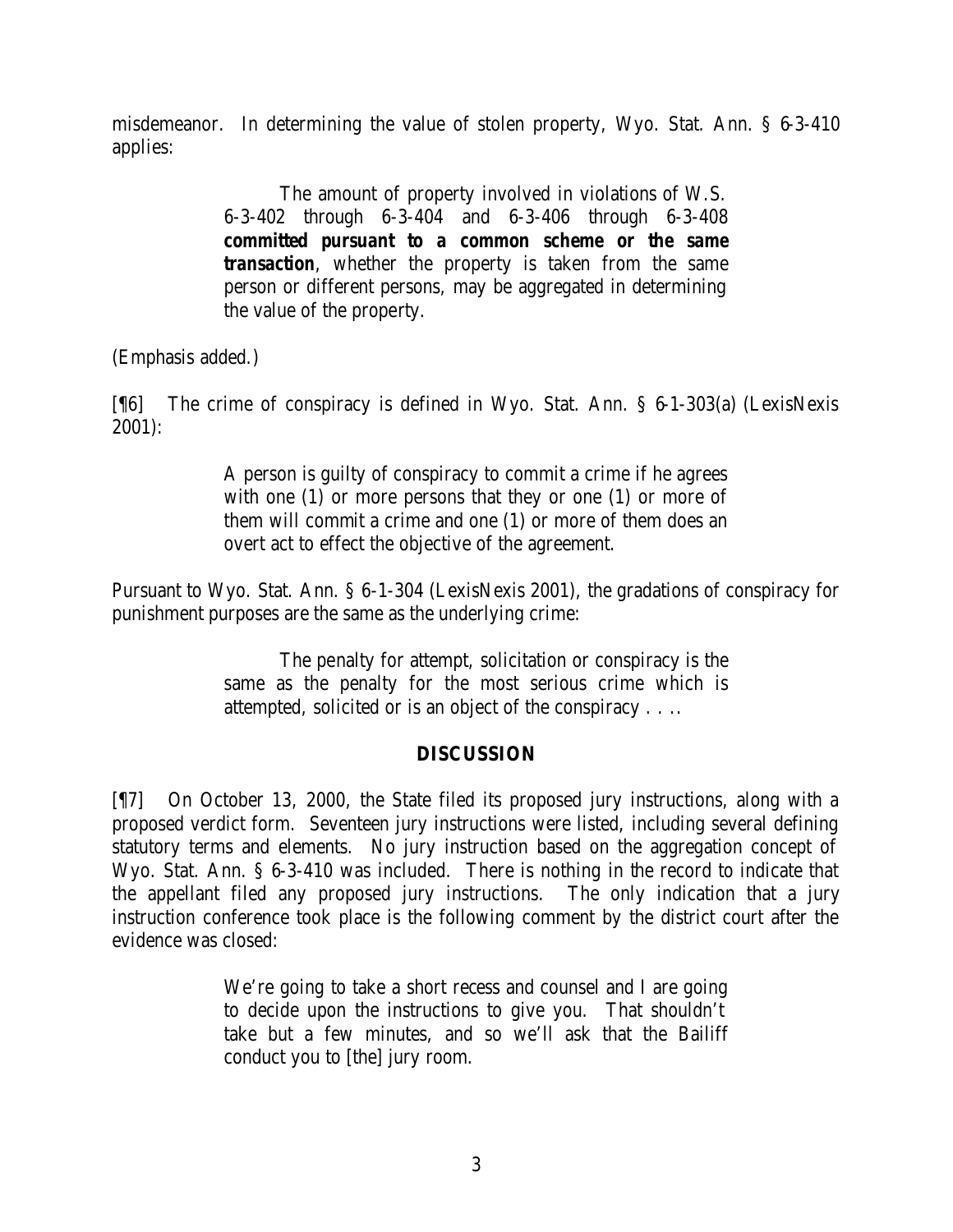[¶8] The district court eventually read eighteen instructions to the jury. In form, most are identical to the ones submitted by the State. Two of the jury instructions and the verdict form are different. No jury instruction was given concerning aggregation of values.

[¶9] We have a well-established standard for review of jury instruction issues:

Jury instructions should inform the jurors concerning the applicable law so that they can apply that law to their findings with respect to the material facts, instructions should be written with the particular facts and legal theories of each case in mind and often differ from case to case since any one of several instructional options may be legally correct, a failure to give an instruction on an essential element of a criminal offense is fundamental error, as is a confusing or misleading instruction, and the test of whether a jury has been properly instructed on the necessary elements of a crime is whether the instructions leave no doubt as to the circumstances under which the crime can be found to have been committed.

*Mueller v. State*, 2001 WY 134, ¶ 9, 36 P.3d 1151, 1155 (Wyo. 2001) (*citing Schmidt v. State*, 2001 WY 73, ¶ 23, 29 P.3d 76, 83 (Wyo. 2001) and *Metzger v. State*, 4 P.3d 901, 908 (Wyo. 2000)). We analyze jury instructions as a whole and do not single out individual instructions or parts thereof. *Ogden v. State*, 2001 WY 109, ¶ 8, 34 P.3d 271, 274 (Wyo. 2001). We give trial courts great latitude in instructing juries and "'will not find reversible error in the jury instructions as long as the instructions correctly state the law and the entire set of instructions sufficiently covers the issues which were presented at the trial.'" *Id.* (*quoting Harris v. State*, 933 P.2d 1114, 1126 (Wyo. 1997)).

[¶10] Since the appellant did not object at trial to any of the jury instructions that were given, or any that may not have been given, our review of this issue follows our plain error standard:

> "First, the record must clearly present the incident alleged to be error. Second, appellant must demonstrate that a clear and unequivocal rule of law was violated in a clear and obvious, not merely arguable, way. Last, appellant must prove that he was denied a substantial right resulting in material prejudice against him."

*Ogden*, 2001 WY 109, ¶ 9, 34 P.3d at 274 (*quoting In Interest of CB*, 749 P.2d 267, 268- 69 (Wyo. 1988)).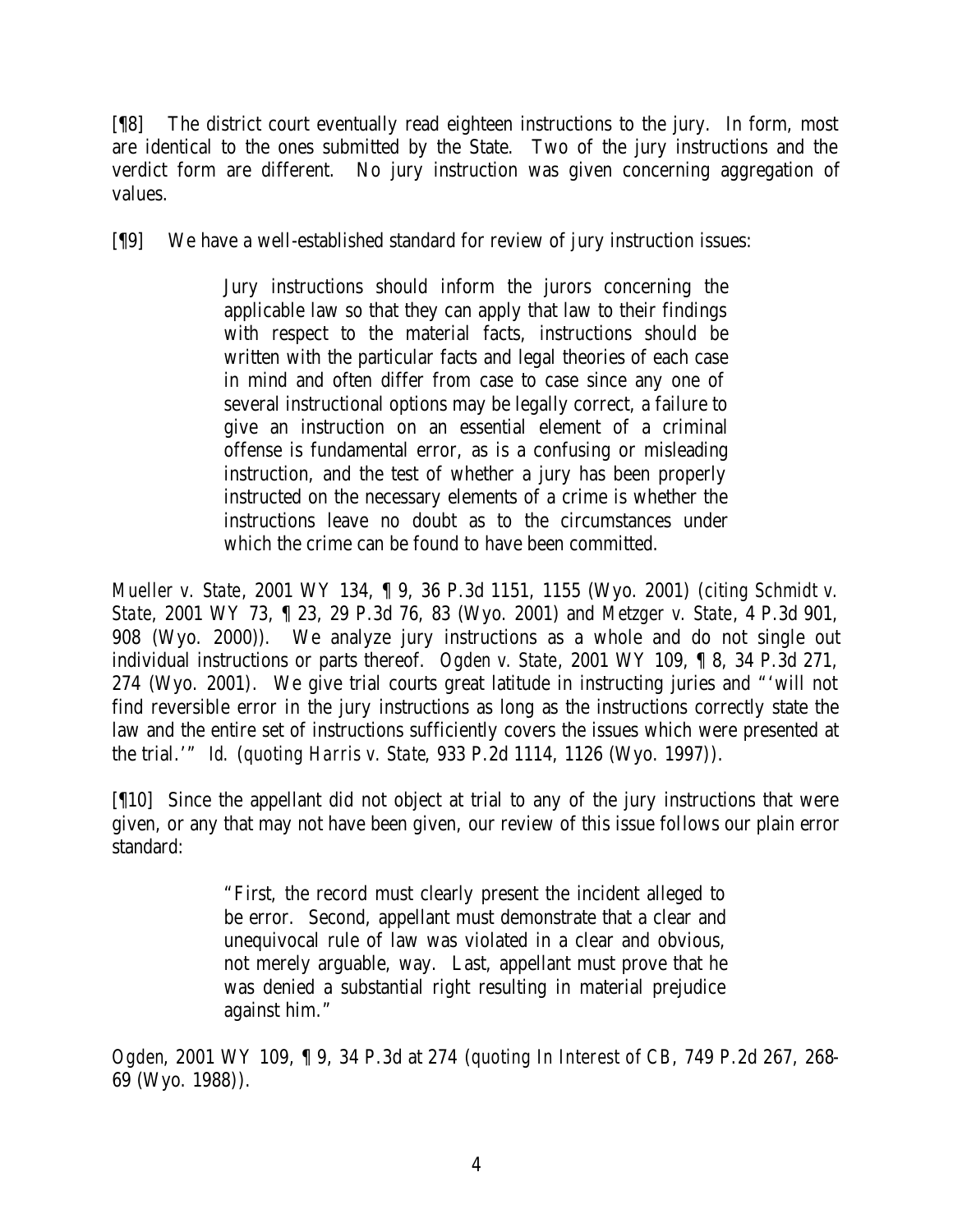[¶11] The problem presented by this case is quite simple. Many things were stolen from Pamida at different times over a lengthy period. Many people were involved. Since no single item was valued at \$500.00 or more, the appellant cannot be guilty of felony larceny, or conspiracy to commit felony larceny, unless the amounts can be aggregated under Wyo. Stat. Ann. § 6-3-410 based on a finding that the property was stolen "pursuant to a common scheme . . .." That question—whether the items were stolen pursuant to a common scheme—is a fact question that must be determined by the jury. *State v. Lloyd*, 103 Idaho 382, 647 P.2d 1254, 1255 (1982); *State v. Garman*, 100 Wash.App. 307, 984 P.2d 453, 457 (1999).

[¶12] Wyoming Criminal Pattern Jury Instruction 34.02D, which was not given in this case, makes it clear for the jury that the fact of a common scheme must be proven beyond a reasonable doubt:

> In determining the value of property obtained through [OFFENSE CHARGED], if you find beyond a reasonable doubt that the Defendant engaged in a common scheme or single transaction involving [OFFENSE CHARGED] of the property of one or more persons, you may consider all such property taken in finding the value of the property.

If the jury is not so instructed, it does not know what it must find to make several separate misdemeanors into one single felony. In the similar situation of aggregation in a case of misdemeanor or felony property destruction, this Court has approved a jury instruction that incorporated the common scheme language into the elements instruction. *Christian v. State*, 883 P.2d 376, 379 (Wyo. 1994).<sup>1</sup> We do not hold that one way or the other is necessarily preferable, but we do hold that, either as a separate instruction along the lines of W.Cr.P.J.I. 34.02D, or as part of the elements instruction, the jury in an aggregation case must be instructed that aggregation cannot occur unless it finds a common scheme, beyond a reasonable doubt.

[¶13] The State suggests that it was not plain error by the district court not to give an aggregation instruction, both because there was no clear precedent in Wyoming that said

\* \* \*

<sup>&</sup>lt;sup>1</sup> In *Christian*, 883 P.2d at 379, Jury Instruction No. 12 stated, in part:

The necessary elements of the crime of Destruction of Property in Count II of the Information are:

<sup>2.</sup> That the Defendant knowingly, and pursuant to a common scheme, did knowingly deface, injure or destroy . . ..